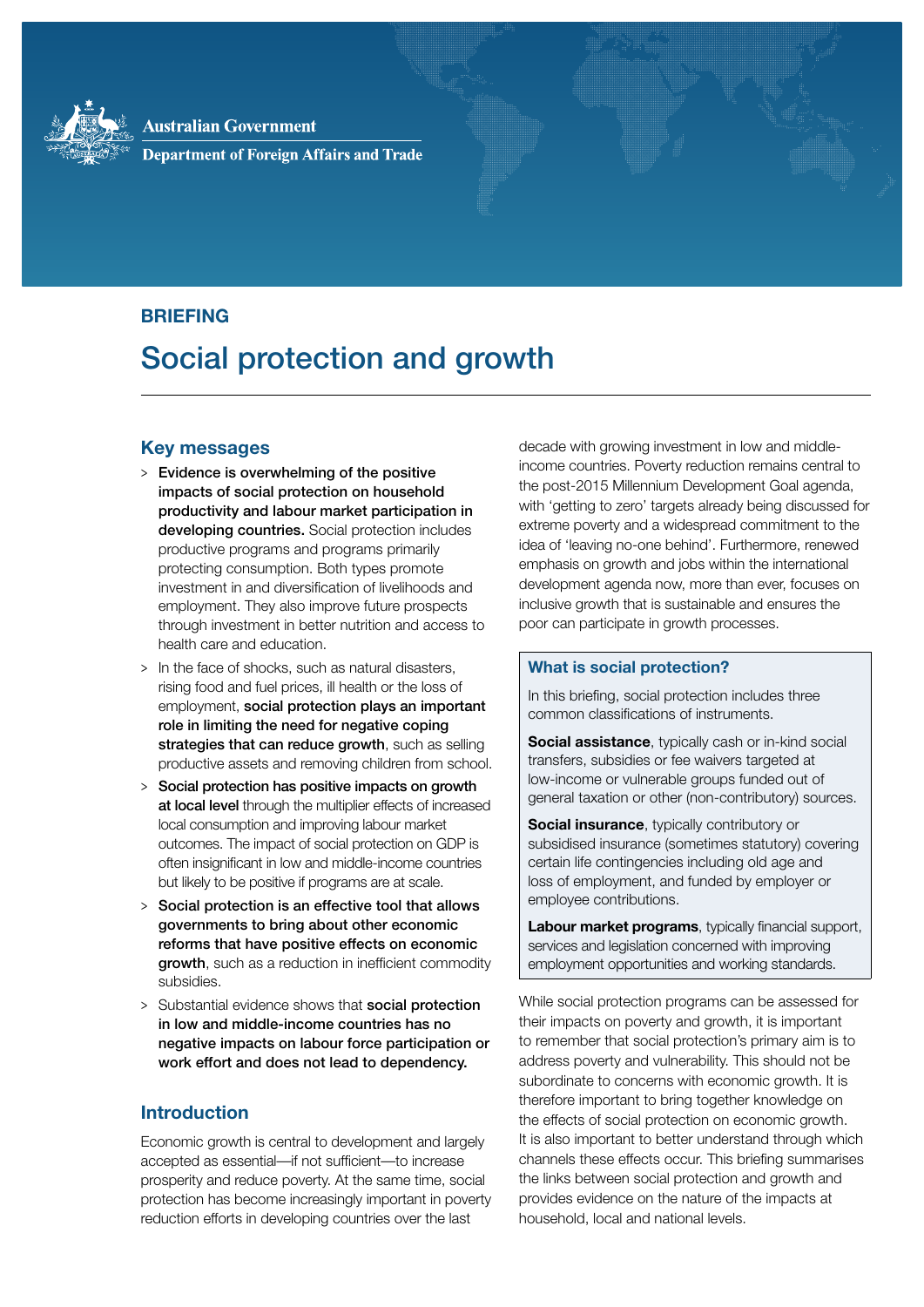# **The potential links between social protection and growth**

The growth and social protection literature identifies direct and indirect channels through which social protection may effect growth at household, local and national levels as shown in Table 1.

# **Promoting inclusive growth—social protection and household productivity**

There is substantial evidence of the positive impacts of social protection on household productivity.

First, social protection can enable poor households to accumulate productive assets and improve labour market participation. It does so by supporting households to overcome the savings and credit constraints that prevent greater investment in livelihoods and to seek better employment. Households enrolled in Mexico's *Oportunidades* program invested about 26 per cent of transfers, increasing agricultural income by almost 10 per cent after 18 months of benefits (Gertler et al. 2012). Evidence exists that regular transfers to poor households can increase credit worthiness and thus access to credit for investment (IEG 2011; Scott 2009) and provide resources for job seeking. Brazil's *Bolsa Família* increased labour-market participation among

beneficiaries by 2.6 per cent compared with non-beneficiaries, with women's participation 4.3 per cent higher than that of men (Oliveira et al. 2007 cited in Holmes & Jones 2013).

Second, there is increasing evidence that cash transfers enable households to invest in higher return livelihoods strategies. Normally, investment by poor households in higher return livelihoods strategies carries the risk of losses that would bring these households below the consumption level needed to survive. Long-term and predictable cash transfers provide households with some security against potentially catastrophic outcomes. Small-scale farmers in Maharashtra, India, for example, invested in higher yielding but riskier crop varieties as a result of their enrolment in the Maharashtra Employment Guarantee Scheme (Devereux 2002).

Third, social protection can help break the cycle of inter-generational poverty by overcoming the savings and credit constraints preventing households from investing in human capital. The child support grant and old age pension in South Africa have improved nutrition, health and height of children (Aguero et al. 2006; Samson & Miller 2012). Conditional cash transfers in Colombia, El Salvador, Honduras, Mexico, Nicaragua and Turkey have been found to increase enrolment rates by between 2 and 13 percentage points (IEG 2011).

|                                                             | <b>Direct impacts on growth</b>                                                                                                                                                                                                                                                                                                          | Indirect impacts on growth                                                                                                                                                         |
|-------------------------------------------------------------|------------------------------------------------------------------------------------------------------------------------------------------------------------------------------------------------------------------------------------------------------------------------------------------------------------------------------------------|------------------------------------------------------------------------------------------------------------------------------------------------------------------------------------|
| <b>Micro</b><br>(indivudal or<br>household)<br>level        | > prevent loss of productive capital (+)<br>$>$ accumulate productive assets $(+)$<br>> increase innovation and risk taking in livelihoods of<br>poor households (+)<br>> impacts on labour force participation $(+/-)$                                                                                                                  | increase investment in human<br>$\geq$<br>capital $(+)$                                                                                                                            |
| <b>Meso</b><br>(community<br>or local<br>regional)<br>level | > multiplier effects from increased local consumption<br>and production $(+)$<br>> accumulation of productive community assets (+)<br>labour market impacts including inflation effects on<br>><br>local wages $(+/-)$                                                                                                                   | n/a                                                                                                                                                                                |
| <b>Macro</b><br>(national)<br>level                         | $>$ cumulative increases in household productivity $(+)$<br>$>$ stimulate aggregate demand $(+)$<br>changes in aggregate labour force participation (+/-)<br>><br>increase capital markets through pension funds $(+)$<br>><br>effects of taxation on savings/investment (-)<br>><br>> effects of government borrowing and inflation (-) | $>$ facilitate economic reforms $(+)$<br>> enhance social cohesion and<br>reduce inequality $(+)$<br>> enhance human capital $(+)$<br>impacts on fertility rates $(+/-)$<br>$\geq$ |

#### Table 1: Social protection and economic growth framework

Source: Author, drawing on Arjona et al. (2002); Grosh et al. (2008), Piachaud (2008); Alderman & Yemtsov (2012); Barrientos (2012).

Note: (+) potential positive impact; (-) potential negative impact; (+/-) possible positive or negative impact.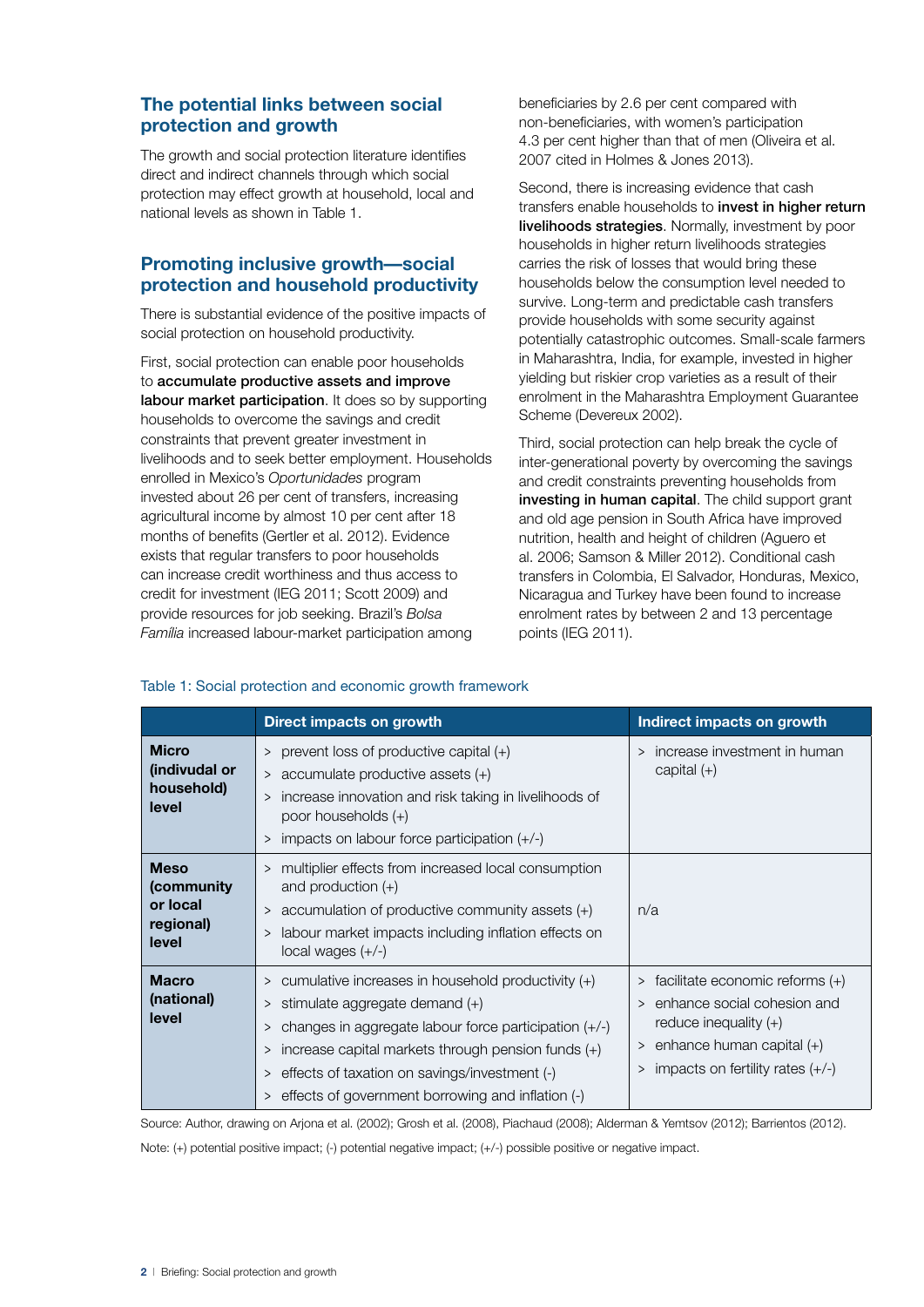#### **What is growth and what are its determinants?**

Economic growth is the increase in the value of goods and services in an economy over time. The most common measure is the rate of change in GDP which represents the market value of all expenditure within a national economy over 12 months. However, GDP tells us nothing about unpaid contributions, such as domestic work, or about the distribution of income among the population. Other measures, such as average growth or the Gini index, can tell more about the nature of growth—its distribution between groups and the extent to which the poor participate in growth processes. It is also useful to consider growth at three levels:

- > individual or household level changes in productivity and availability of (and access to) employment opportunities
- > localised or community-level growth occurring in certain geographic locations of an economy
- > national or aggregate economic growth.

No single unified theory of the underlying determinants of growth exists, but most well-known models point to three essential factors determining levels of productivity and economic growth levels: physical capital, labour or human capital, and innovation and technology. These elements may be influenced by policies and the legal, regulatory and macroeconomic environment, other formal and informal institutions (the rules of the game), demographic trends, political stability and levels of social cohesion. Social protection can itself be a determinant of growth and has been well studied for its effects on growth at household, community and aggregate levels (Arjona et al. 2002; Petrakos et al. 2007; Barro 2008; Grosh et al. 2008).

Fourth, social protection can help prevent the loss of productive assets and reductions in human capital following widespread and personal shocks as well as stresses such as natural disasters, rising food and fuel prices, ill health or the loss of employment. After large-scale disasters, existing social protection systems may be scaled up. Measures introduced in Indonesia in response to the East Asian financial crisis included targeted fee waivers for public health care, scholarships for poor children, and rice subsidies. Studies have shown that service use fell less among recipients (Grosh et al. 2008) and that the response was instrumental in stabilising consumption and reducing child labour (IEG 2011).

## **Impacts of social protection on local‑level growth**

There is a small but growing body of evidence of the local economy impacts of social protection. First, social transfers results in multiplier effects in the local economy from increased spending, consumption and production. This is particularly so for social protection targeted to poor households in small, self-contained local economies that tend to spend locally and on locally produced products (Arnold et al. 2011; Barrientos & Scott 2008). Taylor et al. (2013) found that Kenya's cash transfer for orphans and vulnerable children has increased real income in the local economy by 1.58 Ksh for every 1 Ksh transferred, with most additional benefits accruing to non-recipient households. Second, most public works programs result in the creation of productive community assets, such as roads, or projects related to land management, such as irrigation. However, while there is ample evidence of the construction of infrastructure,

few studies examine the economic impacts. Anecdotal evidence suggests that the quality of assets produced is often poor and economic effects often marginal (Barrientos 2013; McCord 2013b). Third, public works and other labour market programs can help improve the functioning of local labour markets. Employment programs not only increase demand for labour, but can change the relationships between labourers and landowners. Poor households enrolled in Ethiopia's *Meket* Livelihoods Development Project have renegotiated sharecropping and livestock arrangements with better-off households (Adams & Kebede 2005, in Alderman & Yemtsov, 2012). These effects depend on the state of local markets, the scale of the program, and the size and regularity of the transfers.

## **Social protection, GDP and the direct and indirect aggregate growth effects**

Evidence of the effects of social protection on GDP is still relatively weak, but suggests that programs in developing countries may have small positive impacts when operating at scale. Various studies of high-income countries in the 1980s and 1990s found that social protection increased growth, but other studies contradicted these findings (Arjona et al. 2002; Atkinson 1999). More recently, Arjona et al. (2012) found that increased spending on social protection by 1 per cent of GDP in OECD countries only moderately reduced growth by 0.7 per cent of GDP in the long term. However, a marginal increase in spending on programs primarily aimed at improving productivity and employment leads to a 1 per cent increase in GDP.

A handful of theoretical and empirical studies from low and middle-income countries, including Bangladesh and South Africa, suggest that social protection can